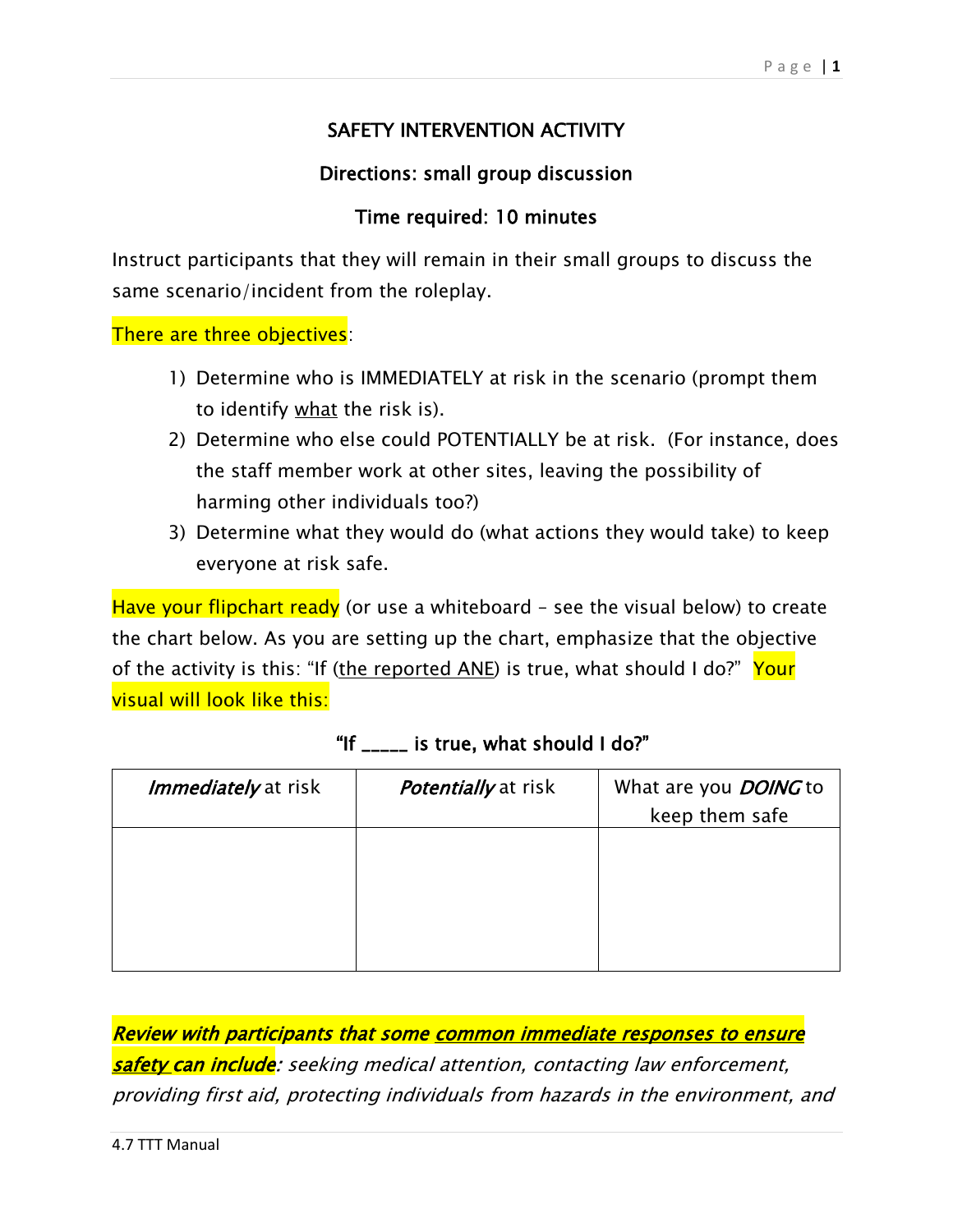making sure the accused individual(s) do not have contact with the consumer(s).

Trainer's note: as groups brainstorm, walk around and provide feedback if needed. (Possible questions to ask: Does \_\_\_\_ live with anyone else? Could \_\_\_'s housemates be at risk? Does (staff) work in homes other than \_\_\_\_'s? Could residents at other homes be at risk? Does (staff) perform other tasks for the provider/agency? Could anyone he encounters be at risk if so? Does (staff) work for another provider, other than where \_\_\_\_ receives services? If so, could individuals at other agencies be at risk?

OPTIONAL: If desired, review (read out loud) the following example to demonstrate the objectives. You support an individual who is known for making "false reports" of abuse and neglect by staff. You are working with her one morning at her day hab and she informs you that residential staff yelled at her that morning, called her "stupid" and slapped her ears.

Discussion FOR OPTIONAL scenario: Who is immediately at risk? (The individual telling you that staff abused her – she is at risk for verbal and physical abuse by morning staff. Ask participants if they support people who make false reports, and whether or not we should "screen these allegations" or report them. Answer: ALWAYS assume the allegation is true; it is not up to us to determine whether or not an allegation is false. We are mandated to report!)… Who else could potentially be at risk? (Other individuals who live with her; if the morning staff person works at other locations, individuals present in those locations; if the morning staff person works at other agencies/providers/has more than one job, individuals who live/work there could be at risk; if the morning staff person transports individuals to appointments, etc., those individuals could be at risk; basically anyone this staff person works with)… What actions would you take to keep this person safe? (Have the nurse assess her medically to ensure she wasn't injured; get medical treatment if needed/1st aid; make sure she does not have contact with the accused staff/address the schedule; remove staff from direct care duties until we find out what happened; make sure the accused staff doesn't have contact with other individuals he/she works with – consider changing job duties to administrative or something not involving direct care).